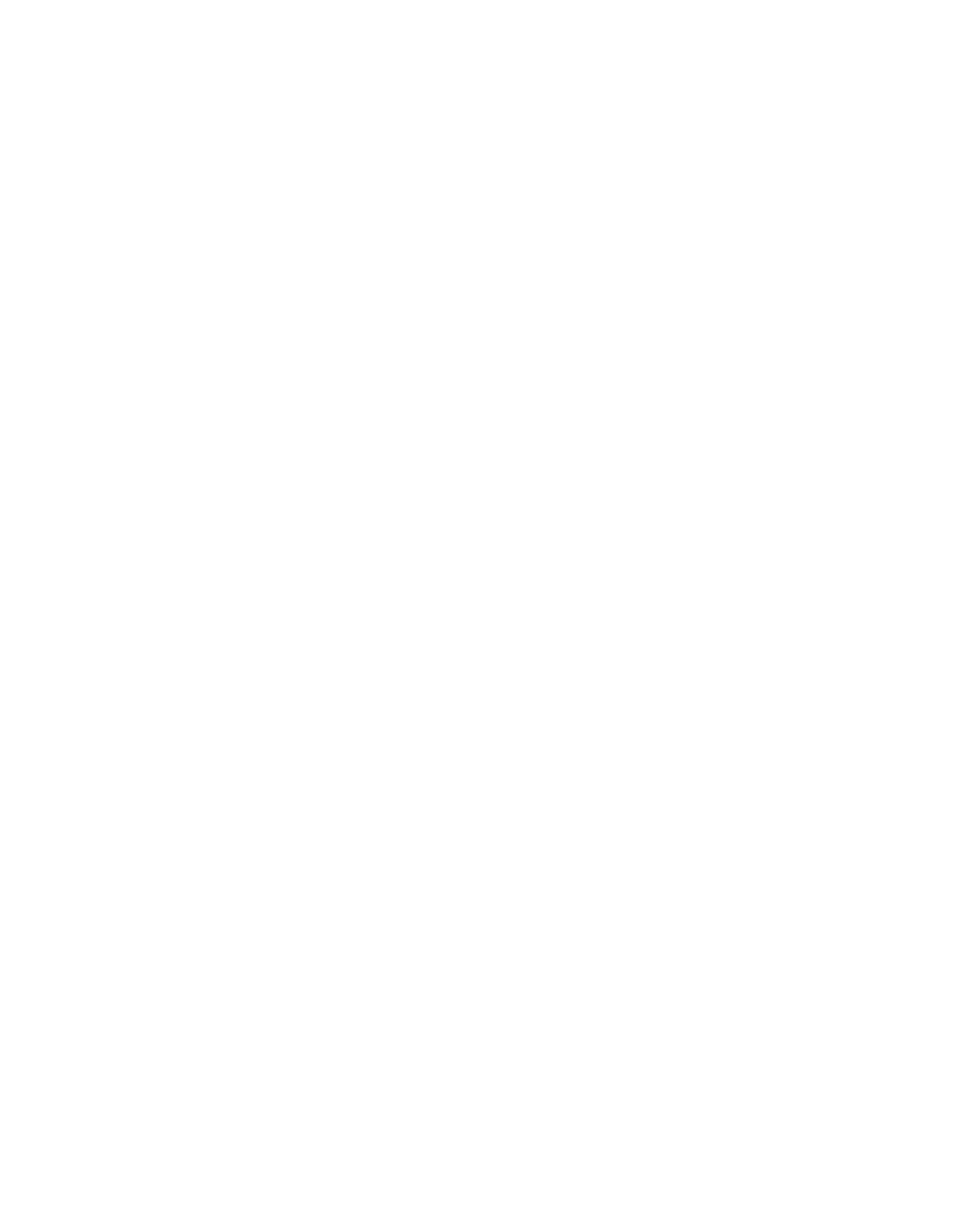## 1. Plan and description

## **1.1. Geographic location, boundaries and dimensions**

The location and boundaries of the proposed Upper Harricana aquatic reserve are shown on the map in the Schedule*.*

The proposed Upper Harricana aquatic reserve is located between 48°46' and 50°14' north latitude and 77°58' and 78°58' west longitude. Most of the proposed aquatic reserve lies within the territory of Municipalité de Baie-James, in the Nord-du-Québec administrative region. The upstream part of the proposed aquatic reserve crosses Municipalité de Saint-Dominique-du-Rosaire and the unorganized territory of Lac-Chicobi, in Municipalité régionale de comté d'Abitibi forming part of the Abitibi-Témiscamingue administrative region.

The southern boundary of the proposed aquatic reserve is situated approximately 25 km north/north-east of Ville d'Amos.

The proposed aquatic reserve covers an area of 177.2 km<sup>2</sup>. It forms a corridor that takes in a 200-metrewide strip of land on either bank of the Harricana river, protecting the main bed of the river and riparian habitats over a distance of approximately 190 kilometres. From upstream to downstream, it extends from Obalski lake to the proposed North Harricana river aquatic reserve. The private lands that overlap the 200 metre strip in the upstream section of the area are excluded from the proposed aquatic reserve.

To the north-east, the proposed aquatic reserve is bounded by the proposed Muskuchii hills biodiversity reserve, to which temporary protection status similar to the status of the North Harricana river aquatic reserve was assigned for a period of 4 years beginning on May 7, 2003.

## **1.2. Ecological overview**

The area is in the natural province of the Abitibi and James Bay Lowlands. From upstream to downstream, it drains the Abitibi Plain and Turgeon River Plain natural regions. The dominant landscape is a plain with a slight north slope and an elevation ranging from 180 to 315 metres.

## **1.2.1. Representative elements**

*Climate***:** The proposed aquatic reserve is for the most part characterized by a cold, subpolar and subhumid continental climate, with a middle growing season. The downstream part is characterized by a subpolar and subhumid continental climate, with a middle growing season. From south to north, the proposed Upper Harricana aquatic reserve straddles the balsam-white birch and spruce-moss bioclimatic fields.

*Geology and geomorphology***:** The territory of the proposed aquatic reserve is part of the Superior geologic province, whose basement is Archean (over 2.5 billion years). From upstream to downstream, the Harricana river flows over a wide variety of geological formations. The basement is mainly formed of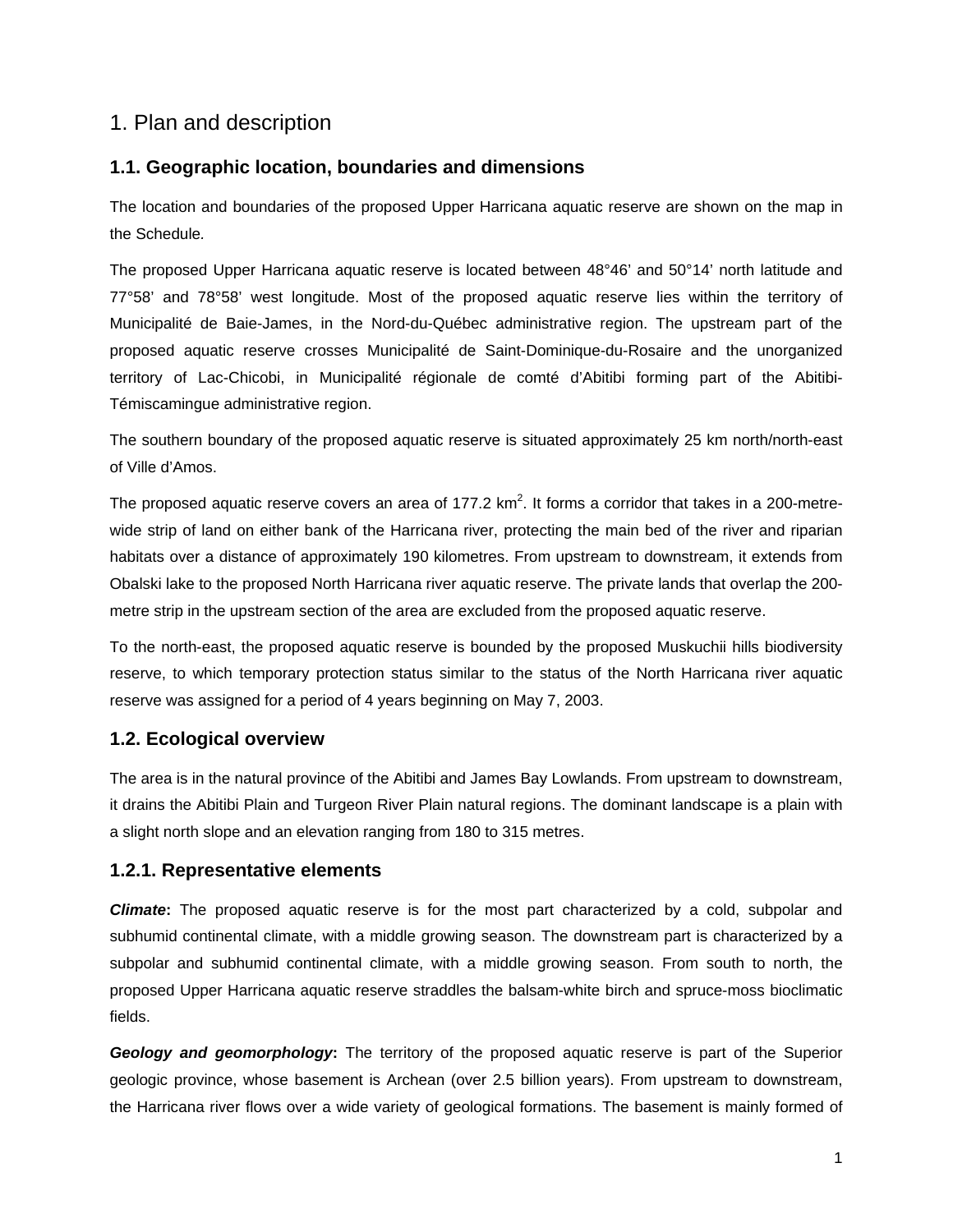mafic to felsic volcanic rock, especially basalt, andesite and rhyolite, and gabbro. The geological base is also composed of instrusive felsic rock (granitic rock) and, less frequently, sedimentary rock (clay, siltstone and argilite). During the Quaternary, the southern part of the territory was covered by the proglacial Ojibway lake which deposited a thick layer (> 200 m) of clay and silt. The substratum in the northern half of the proposed aquatic reserve is covered by a layer of clay till of glacial origin.

*Hydrography***:** The Harricana river is a Strahler 7 watercourse. It is one of the main watercourses in the natural province together with the Nottaway, Broadback, Rupert and Eastmain rivers. As a major watercourse, it drains an area of almost 30,000 km<sup>2</sup>, 20% of which is located in the province of Ontario. Its sources are in lakes Blouin, De Montigny, Lemoine and Mourier, close to Val d'Or. It flows northward, crosses the Ontario border and empties into Hannah Bay, an indentation in the shoreline of James Bay, after a course of some 533 km. The Harricana river follows a sinuous path within the proposed aquatic reserve, in particular in its upper course.

*Vegetation***:** In the Abitibi Plain, the Harricana river flows through forest cover of mixed and softwood stands. The dominant species are black spruce (*Picea mariana*), balsam fir (*Abies balsamea*), white birch (*Betula papyrifera*) and trembling aspen (*Populus tremuloides*). Alder groves are also established on the poorly-drained soils of the riverbanks. Further north, in the Turgeon River Plain, peat bogs and black spruce-moss stands constitute the major part of the riparian ecotones of the Harricana river.

#### **1.2.2. Outstanding elements**

The proposed aquatic reserve protects the sites of four plant species likely to be designated as threatened or vulnerable because of their restricted distribution and loss of habitat. They are the prairie aster (*Solidago ptarmicoides*), *Polygala senega*, Clinton's bulrush (*Trichophorum clintonii*) and *Salix pseudomonticola*.

The Harricana river is of exceptional cultural interest. Because of its high flow rate and low gradient, the Harricana river has always been a major transportation route within the region. First used by the Algonquin community of Abitibiwinni to access hunting territories, the river known as the "rivière aux biscuits" facilitated the establishment of forest and mining entrepreneurs and early settlers in the region at the beginning of the 20th century. Its total navigable length of some 170 km makes the Harricana river the second longest navigable river in Canada.

### **1.3. Occupation and main land uses**

The occupations and main land uses in the proposed Upper Harricana aquatic reserve are shown on the map in the Schedule.

The proposed aquatic reserve is classified as Category III land under the James Bay and Northern Québec Agreement (JBNQA) signed in 1975 and the *Act respecting the land regime in the James Bay and New Québec territories* (R.S.Q., c. R-13.1) enacted in 1978. The territory of the proposed aquatic reserve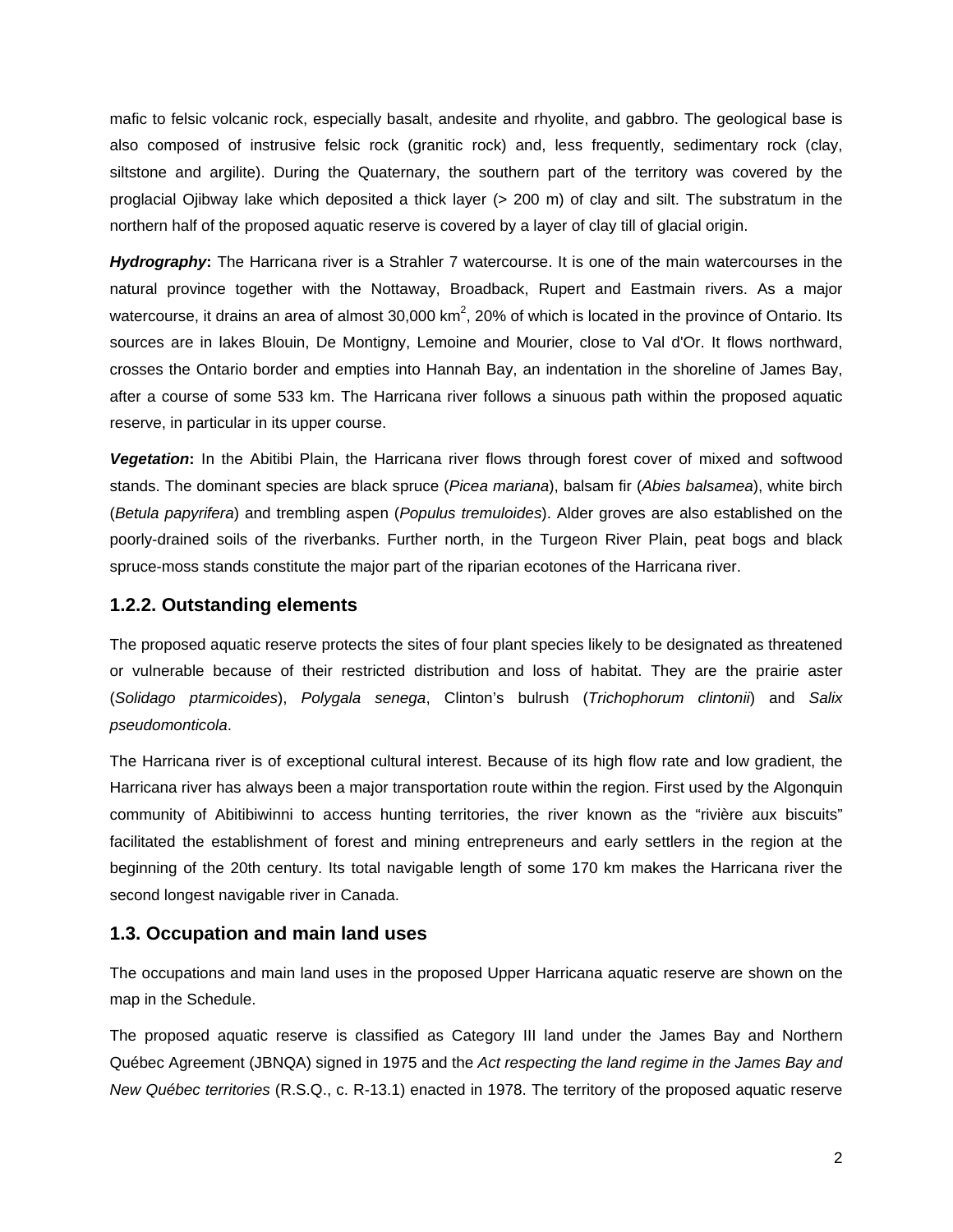lies partially within the territory covered by the environmental protection regime applicable pursuant to section 22 of the JBNQA (see Chapter II of the *Environment Protection Act* (R.S.Q., c. Q-2)). The territory of the proposed aquatic reserve lies within the territory covered by the hunting, fishing and trapping regime applicable pursuant to section 24 of the JBNQA (see the *Act respecting hunting and fishing rights in the James Bay and New Québec territories* (R.S.Q., c. D-13.1)).

The territory lies in the Nottaway beaver reserve in the north and in the Abitibi beaver reserve in the south where the Cree community of Waskaganish and the Algonquin community of Pikogan, respectively, have special rights regarding the hunting and trapping of fur-bearing animals. In the south, the proposed aquatic reserve overlaps traplines forming part of fur-bearing animal management unit (FAMU) 04.

Numerous mining titles are staked out along the Harricana river, particularly between the Coigny and Turgeon rivers. Even so, the portion of the proposed Upper Harricana aquatic reserve located to the south of Tekacaowe island (to the south of the proposed Muskuchii hills biodiversity reserve) is reserved to the State, and the northern sector is withdrawn from staking.

The territory is served by forest roads accessible from Route 109 which links Amos to Matagami. Other forest roads link Route R 1036 at Villebois to Route 109 at Authier-Nord. Three major bridges cross the river in this area (Route 109 Nord, Route Joutel and a forest road in the north of the protected area).

Two 120 kV power transmission lines (the Amos-Coigny line (line 1321) and the Joutel-Selbaie line (line 1346)) cross the proposed protected area. The right-of-way of those two power lines is withdrawn from the protected area.

Some sixty land rights have been granted within the perimeter of the proposed aquatic reserve as follows:

- 40 leases for the construction of a rough shelter in the forest;
- 12 leases for community purposes (shelter, refuge, station or stand);
- 7 leases for personal vacation purposes (cottage);
- 2 leases for diverse purposes (rights of way for trails);
- 1 lease for municipal purposes (recreational, sport and/or educational).

The economic development service AMIK-Pikogan offers one- to seven-day guided expeditions on the Harricana river under the name "Bercé par l'Harricana". This ethno-cultural excursion, with its many rest areas, camping sites and interpretation sites, introduces participants to both the traditional and modernday culture of the Algonquin community of Abitibiwinni.

## 2. Protection status

The proposed aquatic reserve safeguards one of the largest watercourses in the natural province of the Abitibi and James Bay Lowlands. It preserves the integrity of the proposed North Harricana river aquatic reserve established in February 2003 and ensures the protection of a wide range of riparian habitats.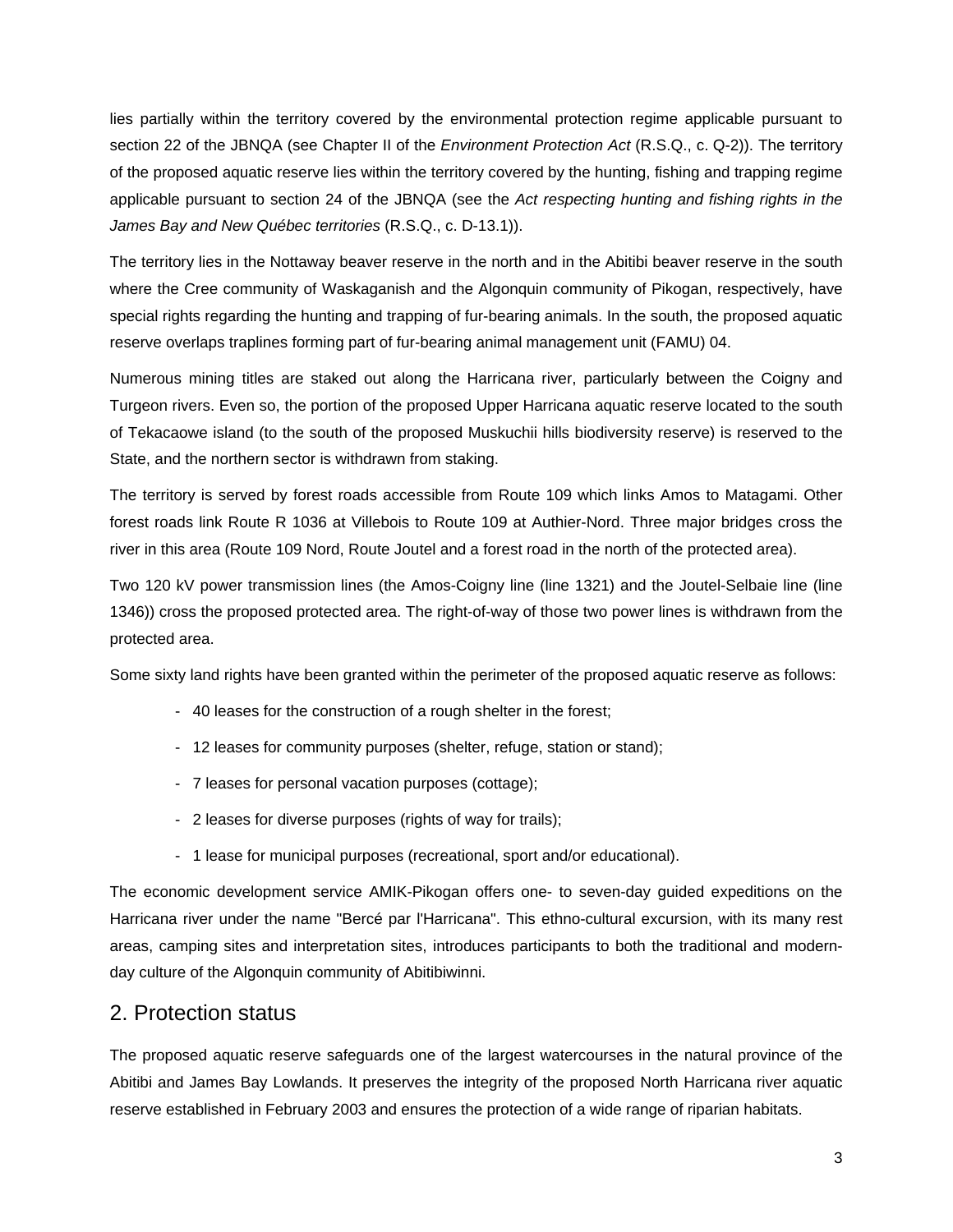Aquatic reserve status would allow the pursuit of the following conservation objectives:

- $\checkmark$  the conservation of a river representative of the Abitibi and James Bay Lowlands;
- $\checkmark$  the preservation of biodiversity in aquatic ecosystems and riparian ecotones;
- $\checkmark$  the acquisition of new knowledge concerning natural and cultural heritage.

## 3. Activities framework

### *§1.* ⎯ *Introduction*

Activities carried on within the proposed reserve are governed mainly by the provisions of the Natural Heritage Conservation Act.

This Division prohibits activities in addition to those prohibited under the Act and provides the framework for the various activities permitted so as to better protect the natural environment in keeping with the conservation principles and other management objectives established for the proposed reserves. Accordingly, certain activities require the prior authorization of the Minister and compliance with the conditions determined by the Minister.

As provided in the Natural Heritage Conservation Act, the main activities prohibited in an area to which status as a proposed biodiversity or aquatic reserve has been assigned are

- mining, and gas or petroleum development;
- forest management within the meaning of section 3 of the Forest Act (R.S.Q., c. F-4.1); and
- the development of hydraulic resources and any production of energy on a commercial or industrial basis.

The measures in the Natural Heritage Conservation Act and in this conservation plan apply subject to the provisions of the agreements under the Act approving the Agreement concerning James Bay and Northern Québec (R.S.Q., c. C-67) and the Act approving the Northeastern Québec Agreement (R.S.Q., c. C-67.1).

# *§2.* ⎯ *Prohibitions, prior authorizations and other conditions governing activities in the proposed reserve*

#### *§2.1. Protection of resources and the natural environment*

**3.1.** Subject to the prohibition in the second paragraph, no person may establish in the proposed reserve any specimens or individuals of a native or non-native species of fauna, including by stocking, unless the person has been authorized by the Minister and complies with the conditions the Minister determines.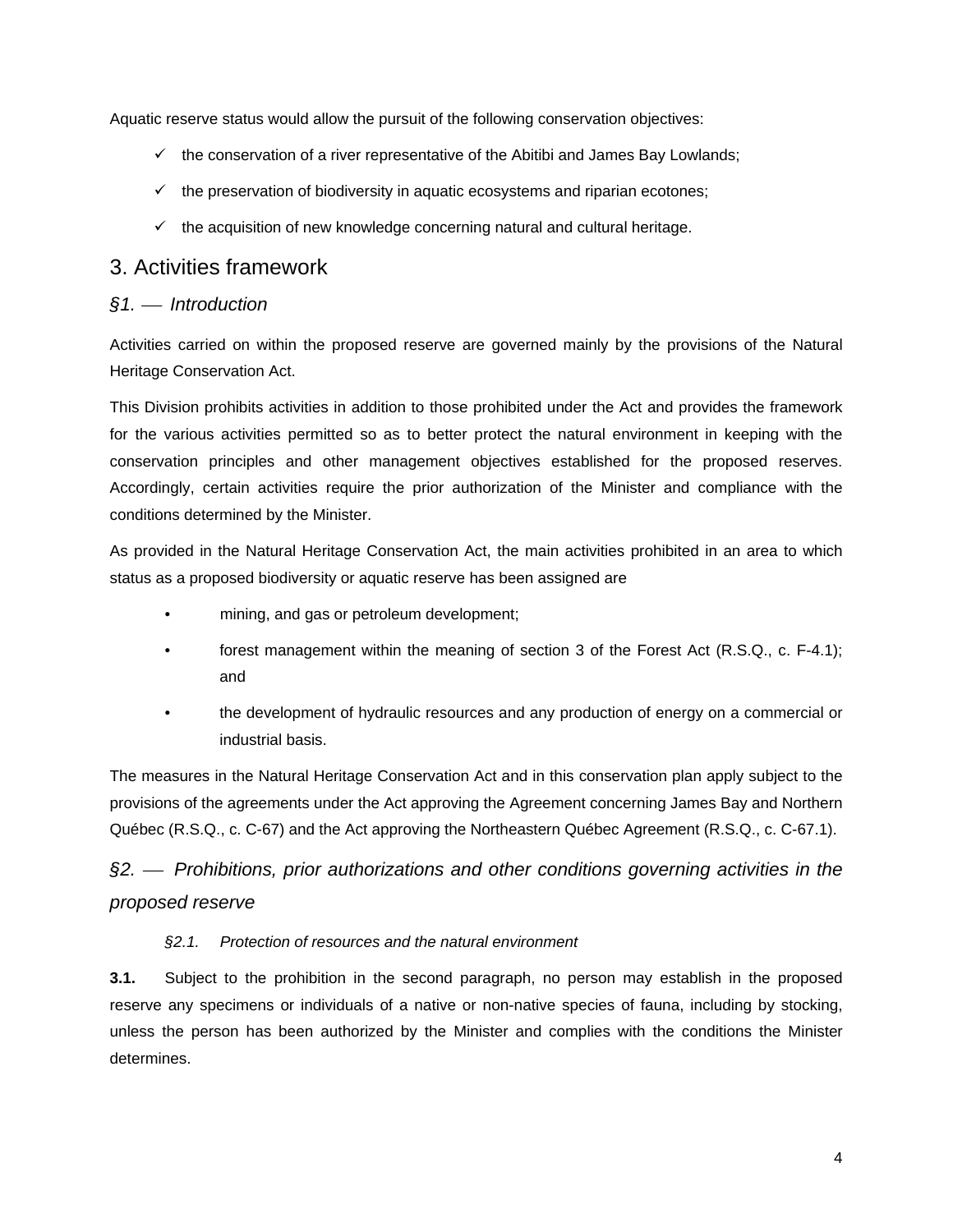No person may stock a watercourse or body of water for aquaculture, commercial fishing or any other commercial purpose.

 No person may establish in the proposed reserve a non-native species of flora, unless the person has been authorized by the Minister and complies with the conditions the Minister determines.

Before issuing an authorization under this section, the Minister is to take into consideration, in addition to the characteristics and the number of species involved, the risk of biodiversity imbalance, the importance of conserving the various ecosystems, the needs of the species in the ecosystems, the needs of rehabilitating degraded environments or habitats within the proposed reserve, and the interest in reintroducing certain species that have disappeared.

**3.2.** No person may use fertilizer or fertilizing material in the proposed reserve. Compost for domestic purposes is permitted if used at least 20 metres from a watercourse or body of water measured from the high-water mark.

The high-water mark means the high-water mark defined in the Protection Policy for Lakeshores, Riverbanks, Littoral Zones and Floodplains, adopted by Order in Council 468-2005 dated 18 May 2005.

**3.3.** No person may, unless the person has been authorized by the Minister and carries on the activity in compliance with the conditions the Minister determines,

 $(1)$  intervene in a wetland area, including a marsh, swamp or bog;

(2) modify the reserve's natural drainage or water regime, including by creating or developing watercourses or bodies of water;

(3) dig, fill, obstruct or divert a watercourse or body of water;

(4) install or erect any structure, infrastructure or new works in or on the bed, banks, shores or floodplain of a watercourse or body of water, although no authorization is required for minor works such as a wharf, platform or boathouse erected for private purposes and free of charge under section 2 of the Regulation respecting the water property in the domain of the State made by Order in Council 81-2003 dated 29 January 2003;

(5) carry on any activity other than those referred to in the preceding subparagraphs that is likely to degrade the bed, banks or shores of a body of water or watercourse or directly and substantially affect the quality of the biochemical characteristics of aquatic or riparian environments or wetland areas in the proposed reserve, including by discharging or dumping waste or pollutants into those areas;

(6) carry out soil development work, including any burial, earthwork, removal or displacement of surface materials or vegetation cover, for any purpose including recreational and tourism purposes such as trail development;

(7) install or erect any structure, infrastructure or new works;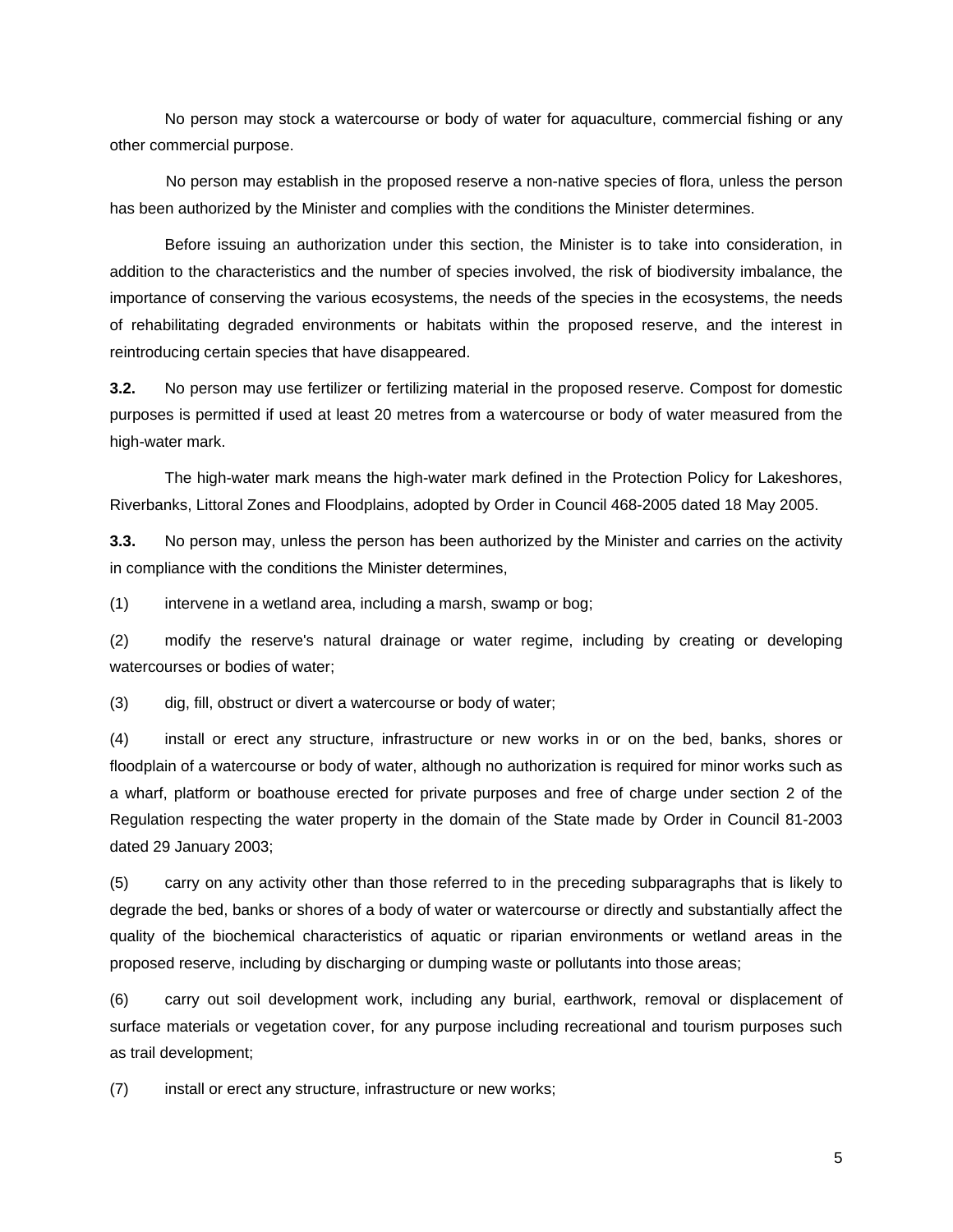(8) reconstruct or demolish an existing structure, infrastructure or works,

(9) carry on an activity that is likely to severely degrade the soil or a geological formation or damage the vegetation cover, such as stripping, the digging of trenches or excavation work, although no authorization is required for the removal of soapstone by beneficiaries within the meaning of section 1 of the Act respecting the land regime in the James Bay and New Québec territories (R.S.Q., c. R-13.1);

(10) use a pesticide, although no authorization is required for the use of personal insect repellent;

(11) carry on educational or research-related activities if the activities are likely to significantly damage or disturb the natural environment, in particular because of the nature or size of the samples taken or the invasive character of the method or process used; or

(12) hold a sports event, tournament, rally or similar event if more than 15 persons are likely to participate in the activity and have access to the proposed reserve at the same time; no authorization may be issued by the Minister if the activity involves motor vehicle traffic, unless it has been shown to the Minister that it is impossible to organize the activity elsewhere or that bypassing the proposed reserve is highly unfeasible.

The conditions determined by the Minister for the authorization may pertain to the location of the authorized activity, the methods used, the areas that may be cleared or deforested, the types of material that may be used including on-site materials, and the presence of ancillary works or facilities. The conditions may also include a requirement to ensure periodic follow-up or to report to the Minister, in particular as regards the results obtained from the research to which subparagraph 11 of the first paragraph refers.

**3.4.** Despite subparagraphs 6, 7, 8 and 9 of the first paragraph of section 3.3, no authorization is required to carry out work referred to in subparagraph 1 of this section when the requirements of subparagraph 2 are met.

(1) The work involves

(*a*) work to maintain, repair or upgrade an existing structure, infrastructure or works such as a camp, cottage, road or trail, including ancillary facilities such as lookouts or stairs;

(*b*) the construction or erection of

i. an appurtenance or ancillary facility of a trapping camp, rough shelter, shelter or cottage such as a shed, well, water intake or sanitary facilities; or

ii. a trapping camp, rough shelter, shelter or cottage if such a building was permitted under the right to use or occupy the land but had not been constructed or installed on the effective date of the status as a proposed reserve; or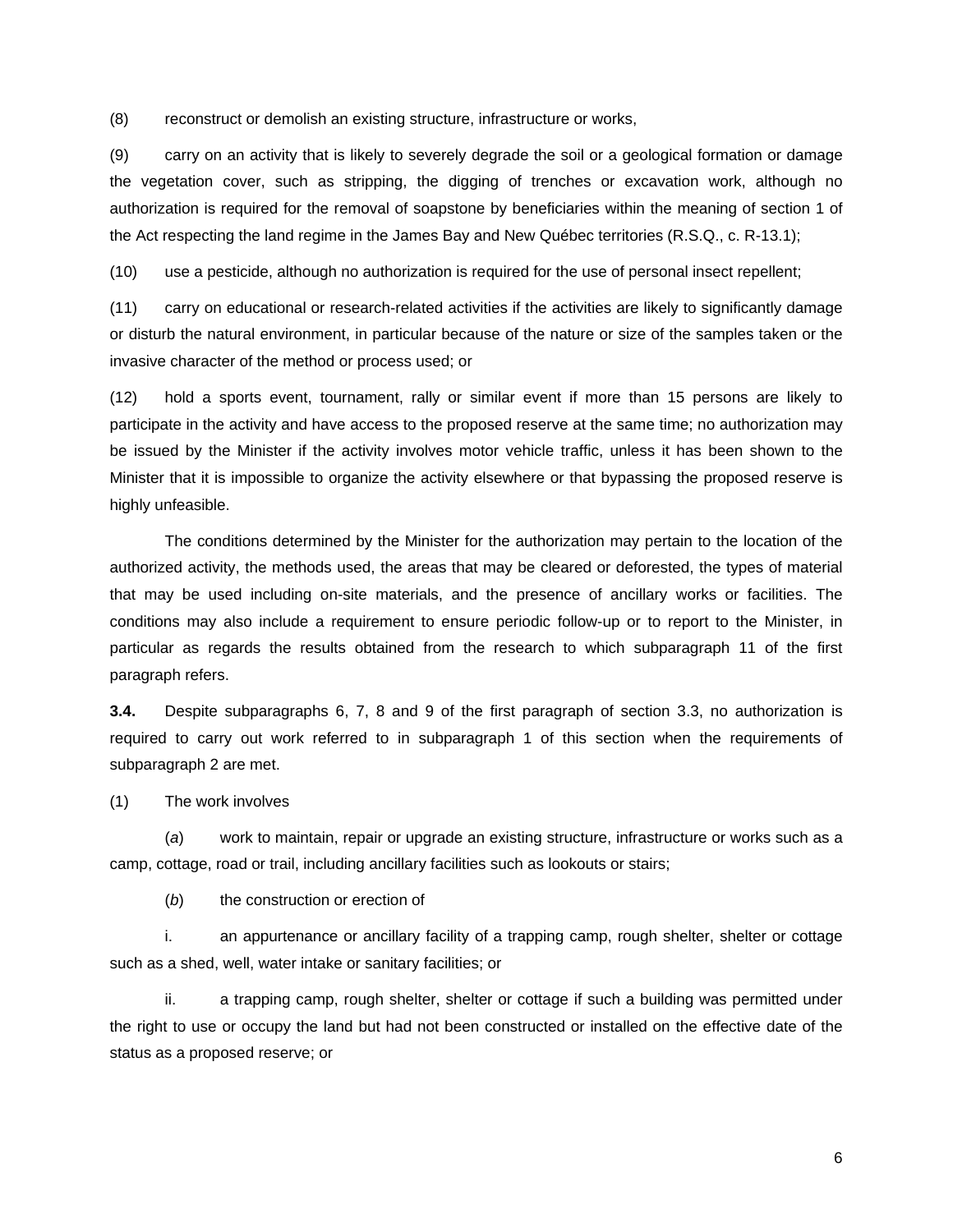(*c*) the demolition or reconstruction of a trapping camp, rough shelter, shelter or cottage, including an appurtenance or ancillary facility such as a shed, well, water intake or sanitary facilities.

(2) The work is carried out in compliance with the following requirements:

(*a*) the work involves a structure, infrastructure or works permitted within the proposed reserve;

(*b*) the work is carried out within the area of land or right-of-way subject to the right to use or occupy the land in the proposed reserve, whether the right results from a lease, servitude or other form of title, permit or authorization;

(*c*) the nature of the work or elements erected by the work will not operate to increase the area of land that may remain deforested beyond the limits permitted under the provisions applicable to the sale, lease and granting of immovable rights under the Act respecting the lands in the domain of the State (R.S.Q., c. T-8.1) and, if applicable, the limits allowed under an authorization for the structure, works or infrastructure; and

(*d*) the work is carried out in compliance with the conditions of a permit or authorization issued for the work or in connection with the structure, infrastructure or works involved, and in accordance with the laws and regulations that apply.

For the purposes of this section, repair and upgrading work includes work to replace or erect works or facilities to comply with the requirements of an environmental regulation.

**3.5.** No person may bury, abandon or dispose of waste, snow or other residual materials elsewhere than in waste disposal containers, facilities or sites determined by the Minister or in another place with the authorization of the Minister and in compliance with the conditions the Minister determines.

Despite the first paragraph, an outfitting operation does not require an authorization to use a disposal facility or site in compliance with the Environment Quality Act and its regulations if the outfitting operation was already using the facility or site on the effective date of the protection status as a proposed reserve.

#### *§2.2. Rules of conduct for users*

**3.6.** Every person staying, carrying on an activity or travelling in the proposed reserve is required to maintain the premises in a satisfactory state and before leaving, return the premises to their natural state to the extent possible.

**3.7.** Every person who makes a campfire must

(1) first clear an area around the fire site sufficient to prevent the fire from spreading by removing all branches, scrub, dry leaves and other combustible material;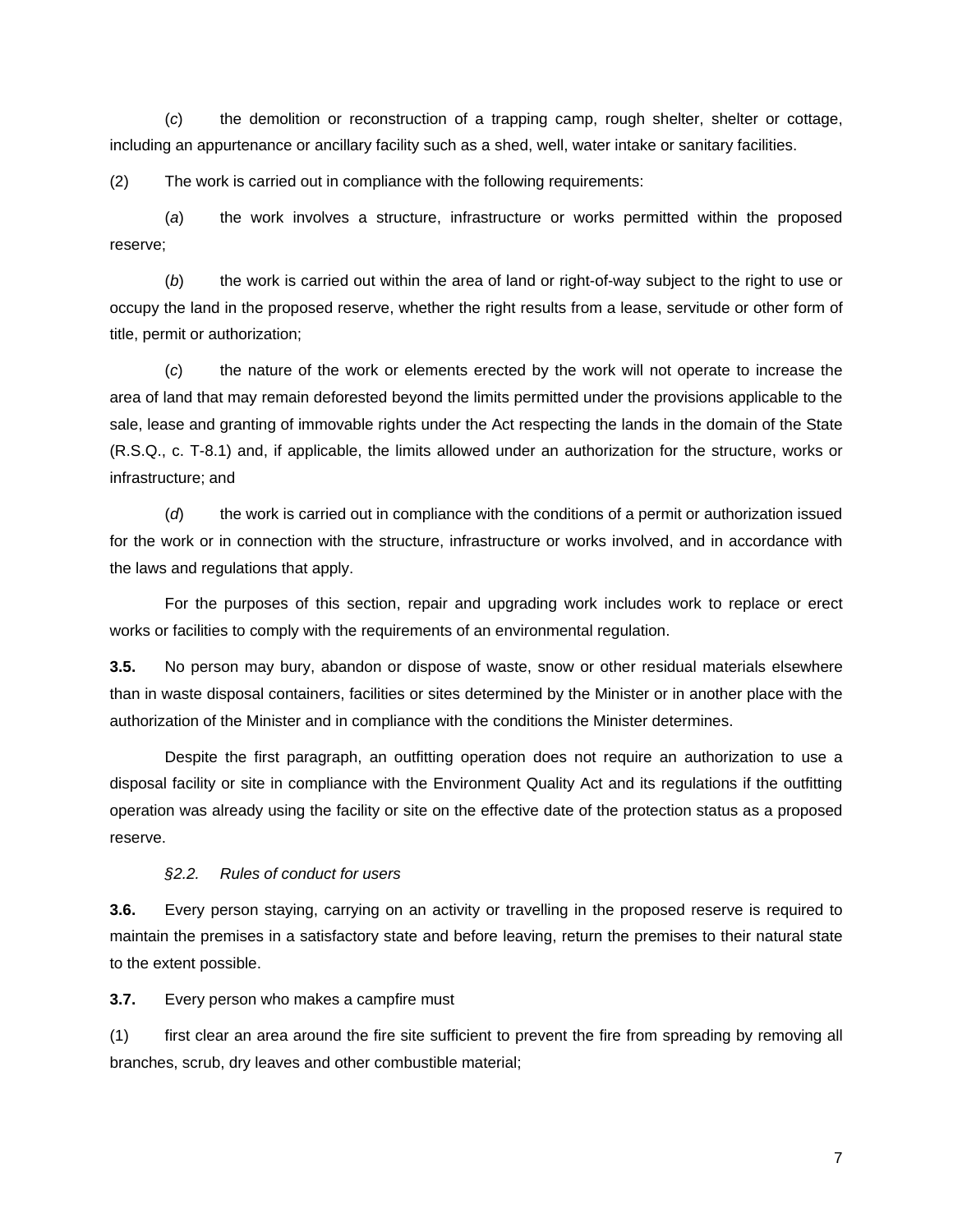(2) ensure that the fire is at all times under the immediate supervision of a person on the premises; and

(3) ensure that the fire is completely extinguished before leaving the premises.

**3.8.** In the proposed reserve, no person may

(1) cause any excessive noise;

(2) behave in a manner that unduly disturbs other persons or interferes with their enjoyment of the proposed reserve; or

(3) harass wildlife.

For the purposes of subparagraphs 1 and 2 of the first paragraph, behaviour that significantly disturbs other persons and constitutes unusual or abnormal conditions for the carrying on of an activity or for the permitted use of property, a device or an instrument within the proposed reserve is considered excessive or undue.

**3.9.** No person may enter, carry on an activity or travel in a vehicle in a given sector of the proposed reserve if the signage erected by the Minister restricts access, traffic or certain activities in order to protect the public from a danger or to avoid placing the fauna, flora or other components of the natural environment at risk, unless the person has been authorized by the Minister and complies with the conditions the Minister determines.

**3.10.** No person may destroy, remove, move or damage any poster, sign, notice or other types of signage posted by the Minister within the proposed reserve.

#### *§2.3. Activities requiring an authorization*

**3.11.** No person may occupy or use the same site in the proposed reserve for a period of more than 90 days in the same year, unless the person has been authorized by the Minister and complies with the conditions the Minister determines.

(1) For the purposes of the first paragraph,

- (*a*) the occupation or use of a site includes
- i. staying or settling in the proposed reserve, including for vacation purposes;
- ii. installing a camp or shelter in the proposed reserve; and

iii. installing, burying or leaving property in the proposed reserve, including equipment, any device or a vehicle;

(*b*) "same site" means any other site within a radius of 1 kilometre from the site.

(2) Despite the first paragraph, no authorization is required if a person,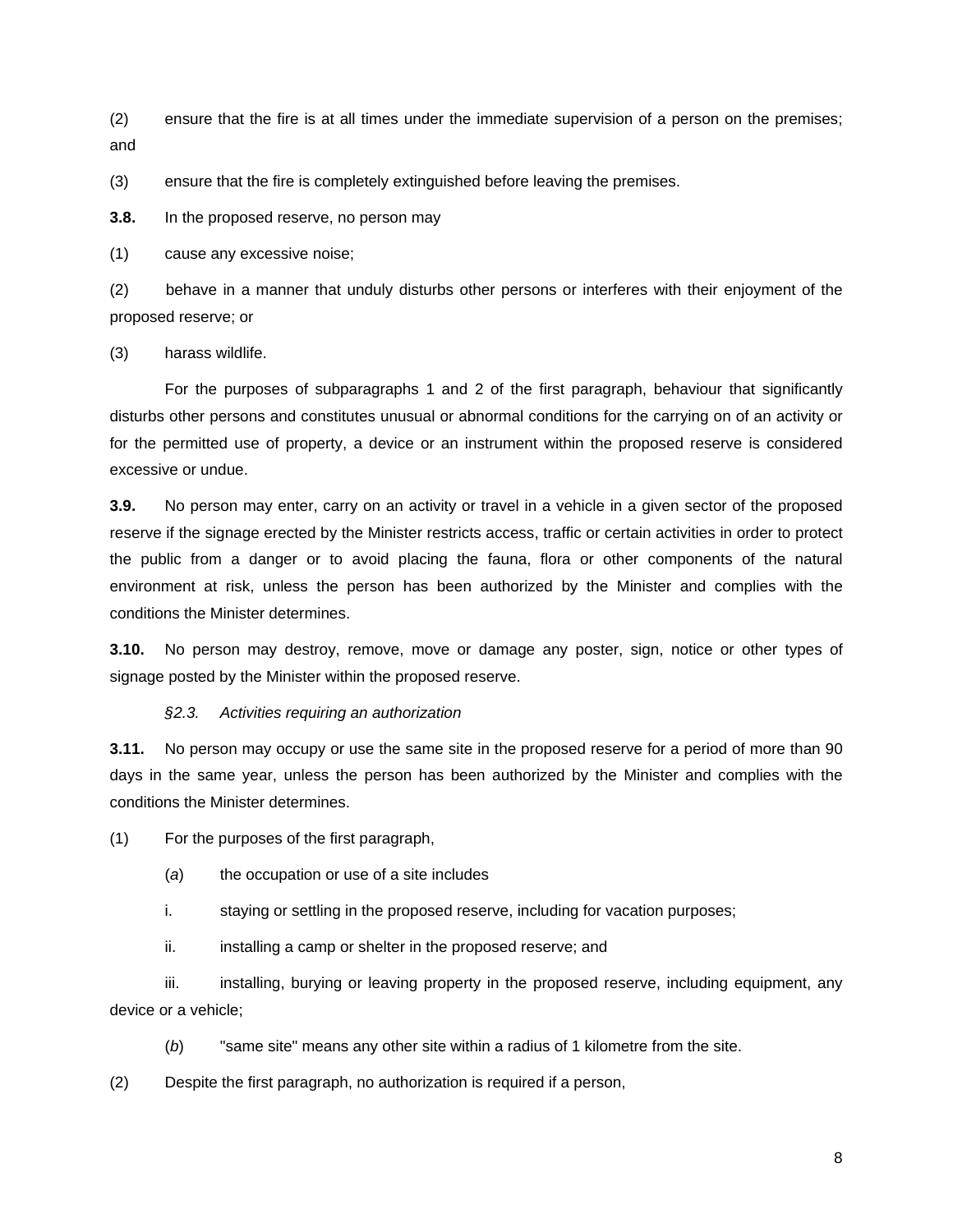(*a*) on the effective date of the protection status as a proposed reserve, was a party to a lease or had already obtained another form of right or authorization allowing the person to legally occupy the land under the Act respecting the lands in the domain of the State or, if applicable, the Act respecting the conservation and development of wildlife (R.S.Q., c. C-61.1), and whose right to occupy the land is renewed or extended on the same conditions, subject to possible changes in fees;

(*b*) in accordance with the applicable provisions of law, has entitlement under a sublease, an assignment of a lease or a transfer of a right or authorization referred to in paragraph *a*, and whose right to occupy the land is renewed or extended on the same conditions, subject to possible changes in fees; or

(*c*) elects to acquire land the person legally occupies on the effective date of the protection status as a proposed reserve, pursuant to the Act respecting the lands in the domain of the State.

**3.12.** (1) No person may carry on forest management activities to meet domestic needs or for the purpose of maintaining biodiversity, unless the person has been authorized by the Minister and carries on the activities in compliance with the conditions the Minister determines.

The conditions determined by the Minister for the authorization may pertain, among other things, to species of trees or shrubs, the size of the stems that may be cut, the quantities authorized and the places where the activities may be carried on.

(2) Despite subsection 1, the authorization of the Minister is not required if a person staying or residing in the proposed reserve collects wood to make a campfire.

 An authorization is also not required if a person collects firewood to meet domestic needs in the following cases and on the following conditions:

(*a*) the wood is collected to supply a trapping camp or a rough shelter permitted within the proposed reserve if

i. the wood is collected by a person in compliance with the conditions set out in the permit for the harvest of firewood for domestic purposes issued by the Minister of Natural Resources and Wildlife under the Forest Act;

ii. the quantity of wood collected does not exceed 7 apparent cubic metres per year;

(*b*) in all other cases if

i. the wood is collected within a sector designated by the Minister of Natural Resources and Wildlife as a sector for which a permit for the harvest of firewood for domestic purposes under the Forest Act may be issued, and for which, on the effective date of the protection status as a proposed reserve, a designation as such had already been made by the Minister;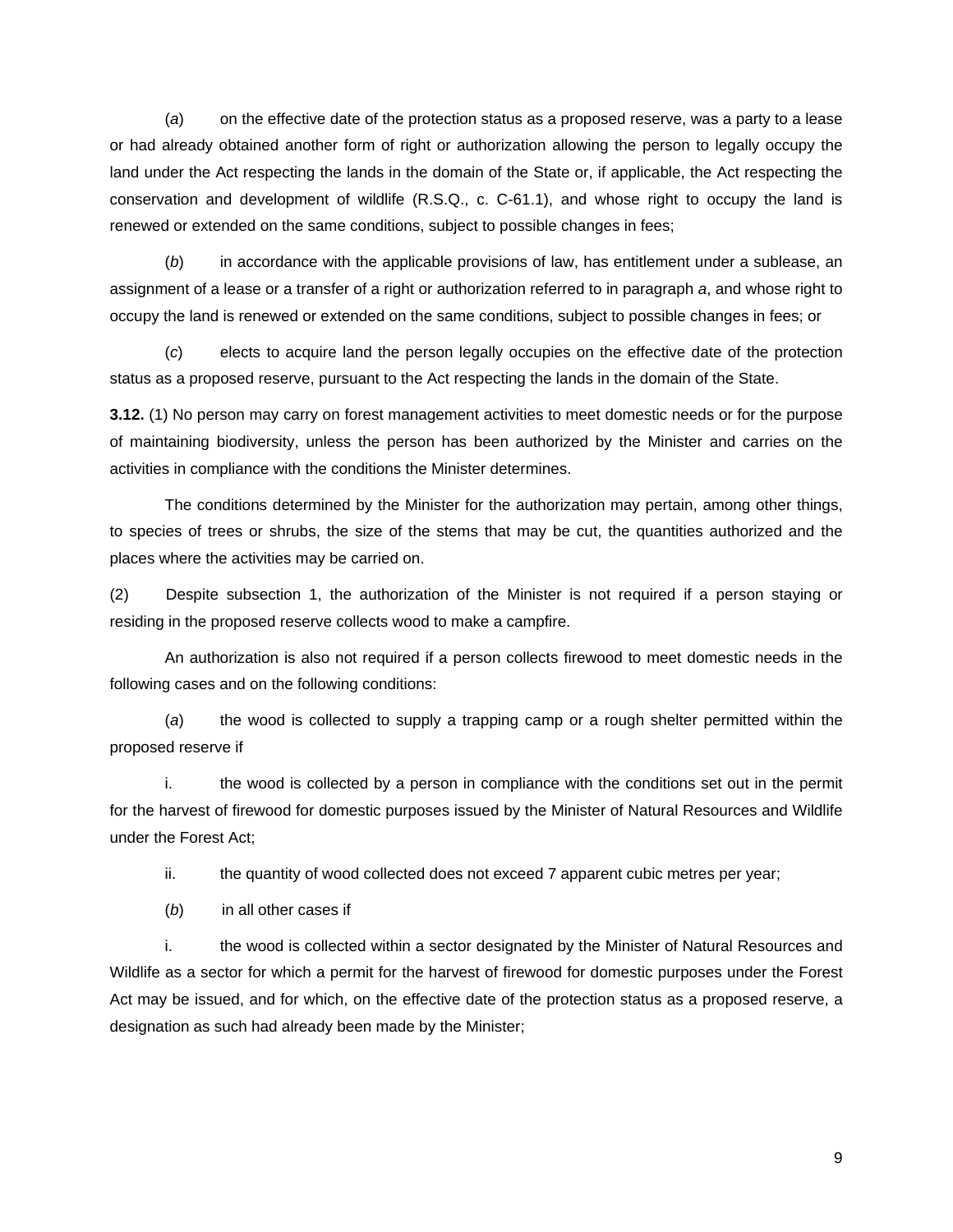ii. the wood is collected by a person who, on the effective date of the protection status as a proposed reserve or in any of the three preceding years, held a permit for the harvest of firewood for domestic purposes allowing the person to harvest firewood within the proposed reserve;

 iii. the wood is collected by a person in compliance with the conditions set out in the permit for the harvest of firewood for domestic purposes issued by the Minister of Natural Resources and Wildlife under the Forest Act*.* 

(3) Despite subsection 1, an authorization to carry on a forest management activity is not required if a person authorized by lease to occupy land within the proposed reserve in accordance with this conservation plan carries on the forest management activity for the purpose of

*(a)* clearing the permitted areas, maintaining them or creating visual openings, or any other similar removal work permitted under the provisions governing the sale, lease and granting of immovable rights under the Act respecting the lands in the domain of the State, including work for access roads, stairs and other trails permitted under those provisions; or

*(b)* clearing the necessary area for the installation, connection, maintenance, repair, reconstruction or upgrading of facilities, lines or mains for water, sewer, electric power or telecommunications services.

If the work referred to in paragraph *b* of subsection 3 is carried on for or under the responsibility of an enterprise providing any of those services, the work requires the prior authorization of the Minister, other than in the case of the exemptions in sections 3.13 and 3.15.

(4) Despite subsection 1, an authorization to carry on a forest management activity to maintain a sugar bush and harvest maple products for domestic needs is not required if

(*a*) the activity is carried on by a person who, on the effective date of the protection status as a proposed reserve or in any of the three preceding years, held a sugar bush management permit issued by the Minister of Natural Resources and Wildlife under the Forest Act allowing the person to carry on within the proposed reserve the activities associated with operating a sugar bush;

(*b*) the activity is carried on within a zone for which the permit obtained allowed the carrying on of sugar bush operations on the effective date of the protection status as a proposed reserve or in any of the three preceding years; or

(*c*) the activity is carried on by a person in compliance with the conditions set out in the sugar bush management permit issued by the Minister of Natural Resources and Wildlife under the Forest Act.

**3.12.1.** Mining exploration, including prospecting, digging and boring, if the activities necessitate stripping, the digging of trenches, excavation or deforestation, is permitted within the proposed reserve on land reserved to the State under section 304 of the Mining Act (R.S.Q., c. M-13.1), provided that all the following conditions are met: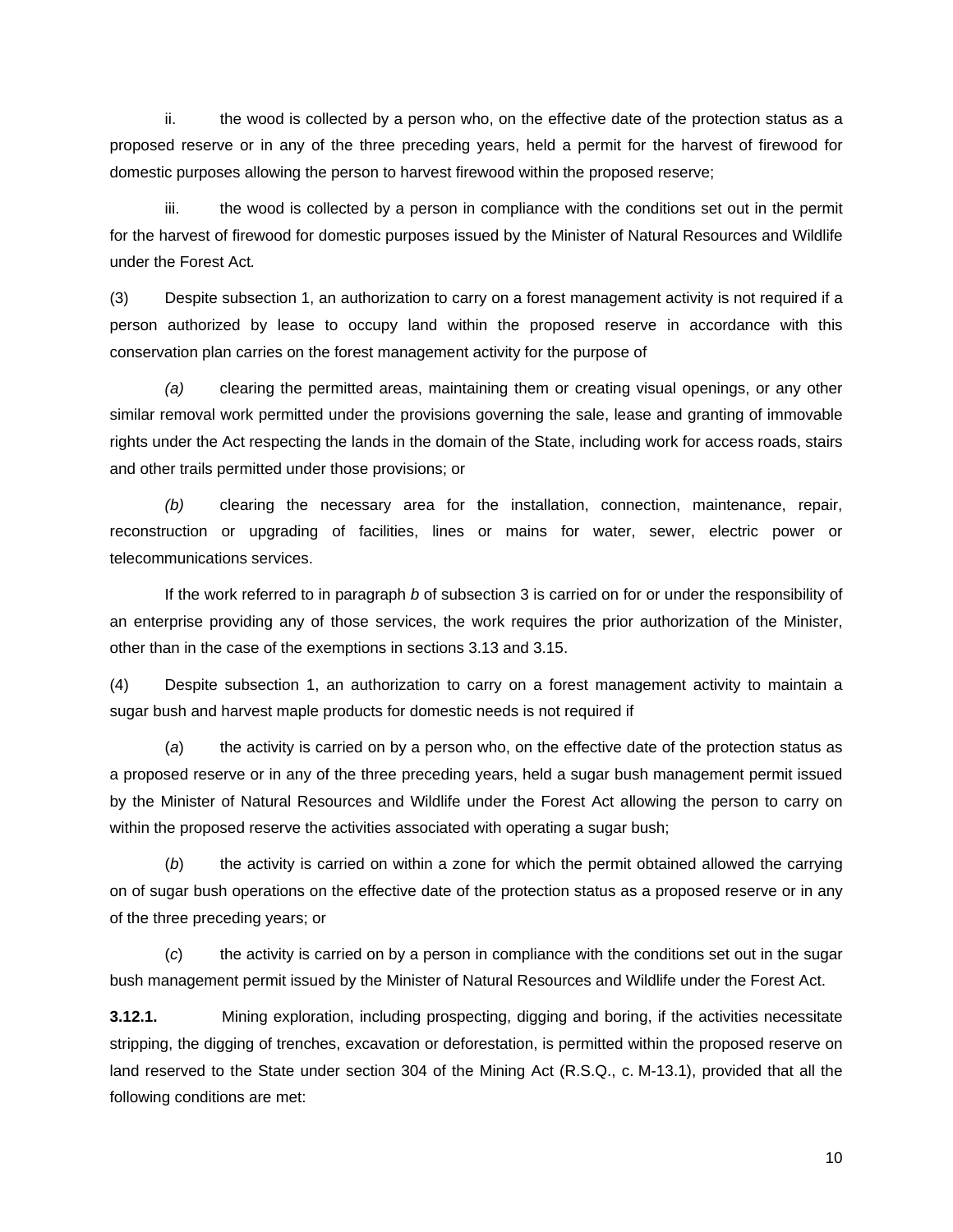(1) the activities are not carried on in or on the Harricana river, on the islands in the river or on a 50 metre wide strip on either bank of the river. The width of the strip of land is calculated horizontally from the shoreline appearing on the maps in Québec's Topographic Database (BDTQ, scale 1:20,000);

(2) the activities are carried on in the zone between 50 and 200 metres from either bank of the Harricana river; the activities are also permitted in the bedrock provided the overlying layer of rock is at least 50 metres thick;

(3) the activities are carried on by or on behalf of a person who is authorized to carry on mining exploration, prospecting, digging or boring within the proposed reserve in accordance with the measures set out in the Mining Act;

(4) the activities, when they necessitate deforestation, are carried on by or on behalf of a person who is authorized to carry on such activities as provided in sections 20 and 21 of the Forest Act; and

(5) the activities are carried on in conformity with the applicable legislative and regulatory standards and in compliance with the following requirements:

(*a*) the person authorized to carry on the exploration work must

i. recover all drilling muds;

ii. ensure that no petroleum products are spilled into the environment;

iii. install a lining to protect against spills of toxic materials into the environment; and

iv. ensure that residual materials other than sediments, sludge and cuttings from the work are stored, processed or disposed of outside the proposed reserve;

(*b*) the person authorized to carry on the activities may draw water from the Harricana river to meet pumping requirements if the distance between the drilling site and the water intake is greater than 200 metres, on the following conditions:

i. the person must have written authorization from the Minister of Sustainable Development, Environment and Parks; and

ii. the person must install a protective lining under the pump to protect against spills of petroleum products into the environment; and

(*c*) the person must comply with any conditions of authorization determined by the Minister of Sustainable Development, Environment and Parks with a view to minimizing the impacts on the environment.

*§ 2.4. Authorization exemptions* 

**3.13.** Despite the preceding provisions, an authorization is not required for an activity or other form of intervention within the proposed reserve if urgent action is necessary to prevent harm to the health or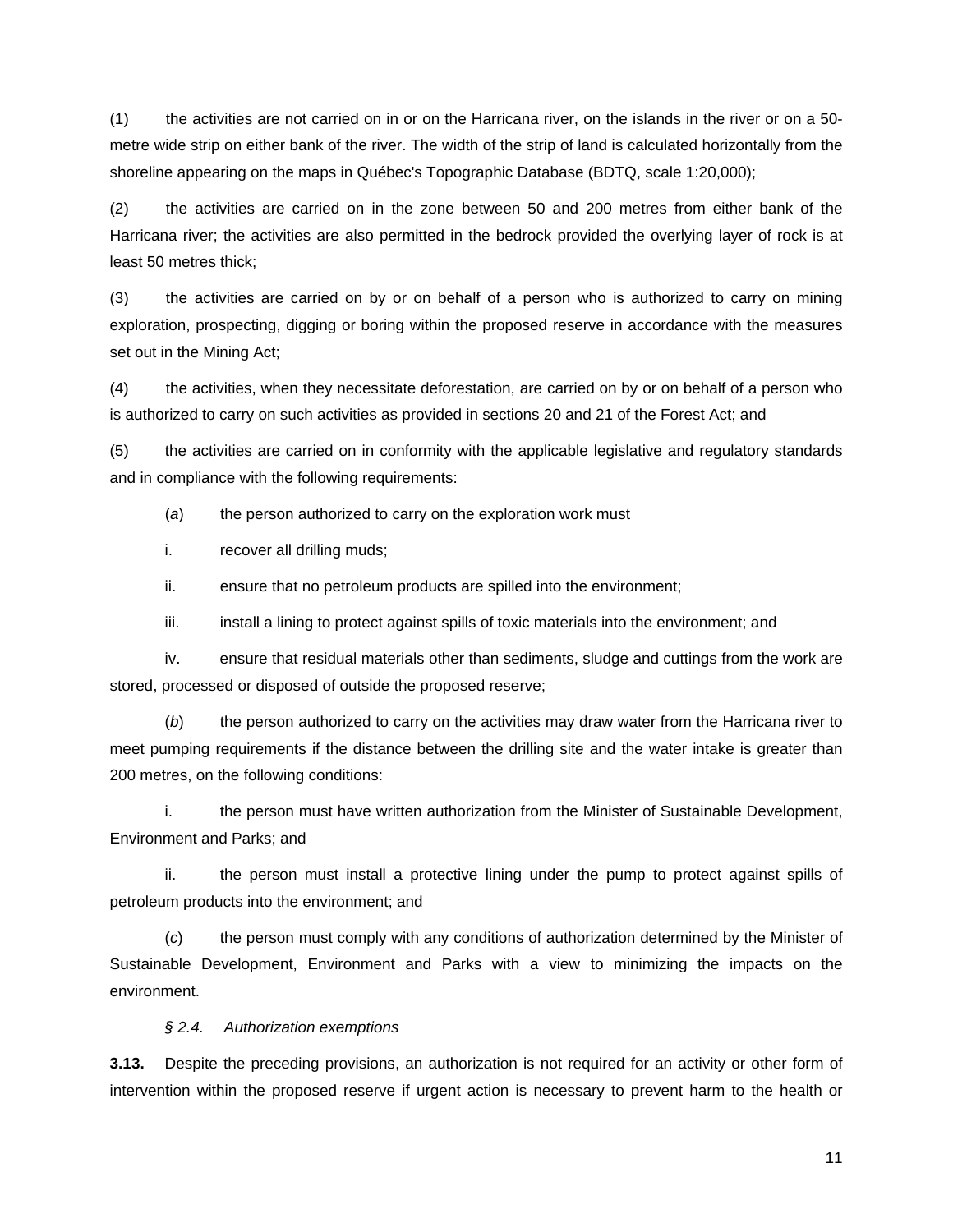safety of persons, or to repair or prevent damage caused by a real or apprehended disaster. The person concerned must, however, immediately inform the Minister of the activity or intervention that has taken place.

**3.14.** The members of a Native community who, for food, ritual or social purposes, carry on an intervention or an activity within the proposed reserve are exempted from obtaining an authorization.

For greater certainty, the provisions of this conservation plan also apply subject to the authorization exemptions and other provisions in the Act respecting hunting and fishing rights in the James Bay and New Québec territories (R.S.Q., c. D-13.1).

**3.15.** Despite the preceding provisions, the following activities and interventions involving the transmission, distribution or production of electricity carried out by Hydro-Québec (Société) or by any other person for Hydro-Québec do not require the prior authorization of the Minister under this conservation plan:

(1) any activity or intervention required within the proposed reserve to complete a project for which express authorization had previously been given by the Government and the Minister, or only by the Minister, in accordance with the Environment Quality Act (R.S.Q., c. Q-2), if the activity or intervention is carried out in compliance with the authorizations issued;

(2) any activity or intervention necessary for the preparation and presentation of a pre-project report for a project requiring an authorization under the Environment Quality Act;

(3) any activity or intervention relating to a project requiring the prior authorization of the Minister under the Environment Quality Act if the activity or intervention is in response to a request for a clarification or for additional information made by the Minister to the Société, and the activity or intervention is carried out in conformity with the request; and

(4) any activity or intervention by the Société, if the conditions for the carrying out of the activity or intervention have been determined in an agreement between the Minister and the Société and the activity or intervention is carried out in compliance with those conditions.

The Société is to keep the Minister informed of the various activities or interventions referred to in this section it proposes to carry out before the work is begun in the reserve.

For the purposes of this section, the activities and interventions of the Société include but are not restricted to pre-project studies, analysis work or field research, work required to study and ascertain the impact of electric power transmission and distribution line corridors and rights-of-way, geological or geophysical surveys and survey lines, and the opening and maintenance of roads required for the purpose of access, construction or equipment movement incidental to the work.

*§2.5. General provisions*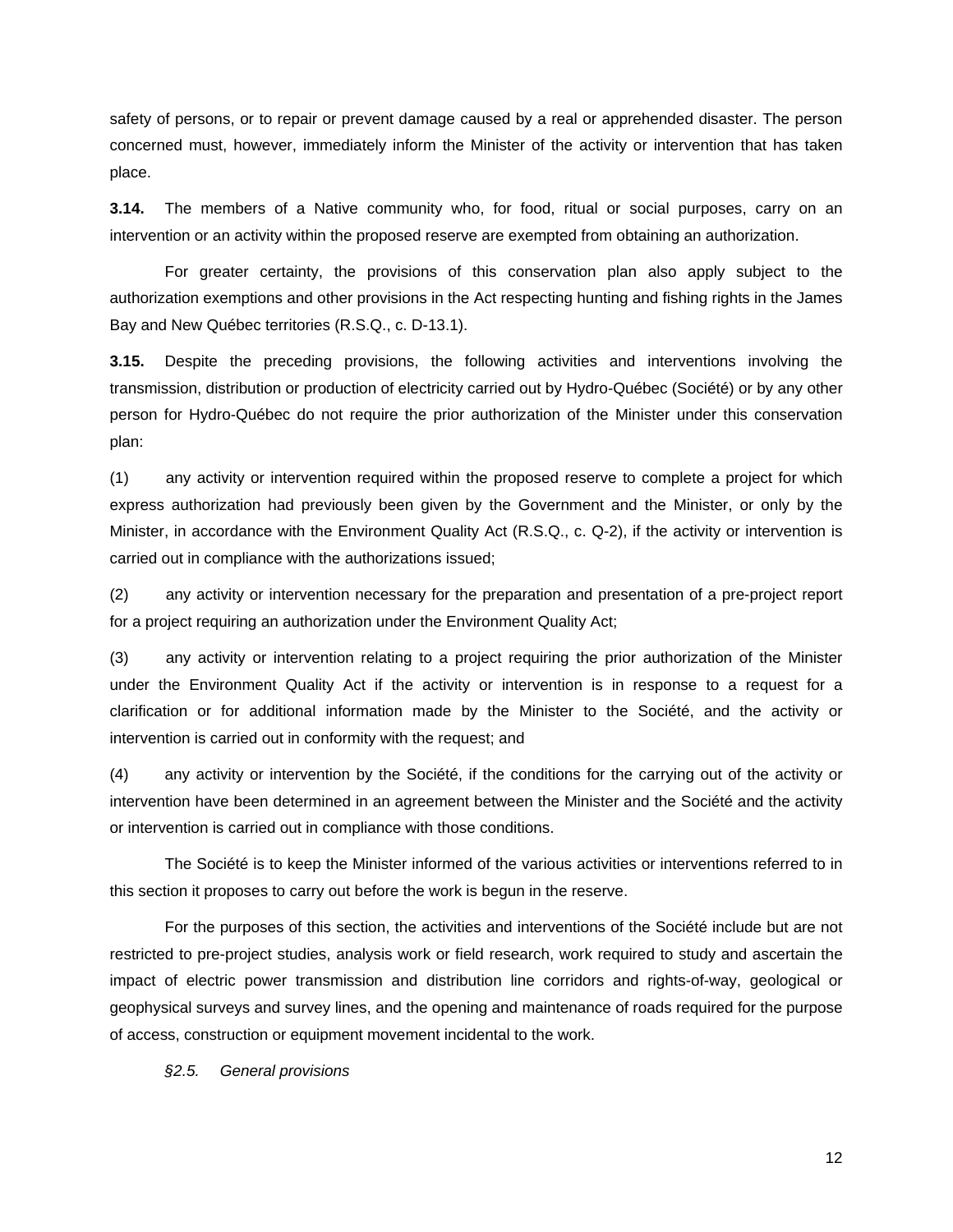**3.16.** Every person who applies to the Minister for an individual authorization or an authorization for a group or a number of persons must provide all information or documents requested by the Minister for the examination of the application.

**3.17.** The Minister's authorization, which is general or for a group, may be communicated for the benefit of the persons concerned by any appropriate means including a posted notice or appropriate signage at the reception centre or any other location within the proposed reserve that is readily accessible to the public. The Minister may also provide a copy to any person concerned.

### *§3. Activities governed by other statutes*

Certain activities likely to be carried on within the proposed reserve are also governed by other legislative and regulatory provisions, including provisions that require the issue of a permit or authorization or the payment of fees. Certain activities may also be prohibited or limited by other Acts or regulations that are applicable within the proposed reserve.

A special legal framework may govern permitted activities within the proposed reserves in connection with the following matters:

- Environmental protection: measures set out in particular in the Environment Quality Act (R.S.Q., c. Q-2) and its regulations;
- *-* Removal of species of flora designated as threatened or vulnerable: measures set out in the Act respecting threatened or vulnerable species (R.S.Q., c. E-12.01) prohibiting the removal of such species;
- *-* Development and conservation of wildlife resources: measures set out in particular in the Act respecting the conservation and development of wildlife *(*R.S.Q., c. C-61.1), including the provisions pertaining to outfitting operations and beaver reserves and the measures contained in applicable federal legislation, in particular the fishery regulations; in Northern regions: special measures set out in the Act respecting hunting and fishing rights in the James Bay and New Québec territories (R.S.Q., c. D-13.1);
- Archaeological research: measures set out in particular in the Cultural Property Act (R.S.Q., c. B-4);
- *-* Access and land rights related to the domain of the State: measures set out in particular in the Act respecting the lands in the domain of the State (R.S.Q., c. T-8.1) and in the Watercourses Act (R.S.Q., c. R-13) and, in Northern regions, in the Act respecting the land regime in the James Bay and New Québec territories (R.S.Q., c. R-13.1);
- Operation of vehicles*:* measures set out in particular in the Act respecting the lands in the domain of the State (R.S.Q., c. T-8.1) and in the regulation respecting motor vehicle traffic in certain fragile environments made under the Environment Quality Act;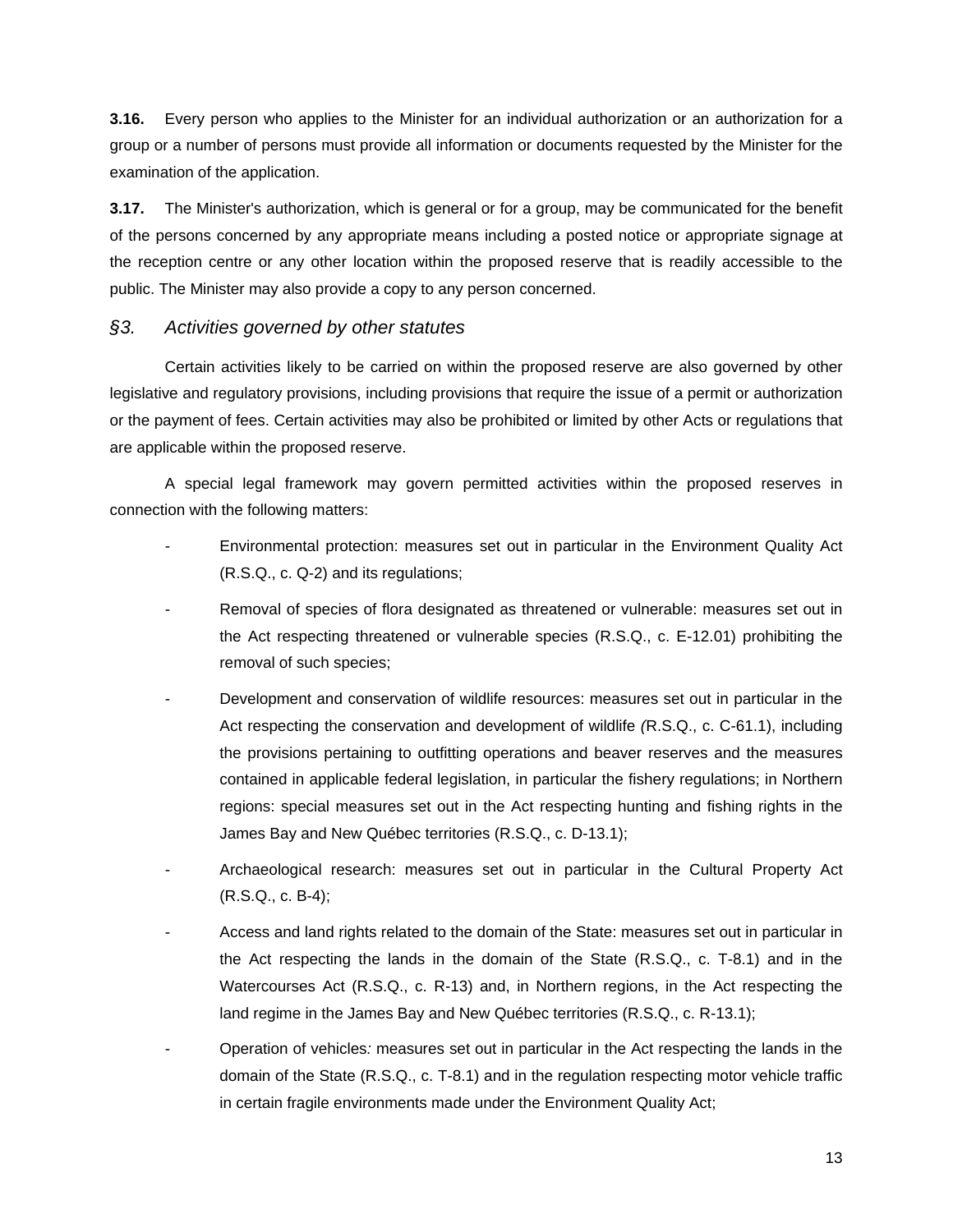- Construction and development standards: regulatory measures adopted by regional and local municipal authorities under the Acts applicable to them.

# 4. Permanent protection status

The permanent protection status envisaged for the reserve is "aquatic reserve" status under the *Natural Heritage Conservation Act*.